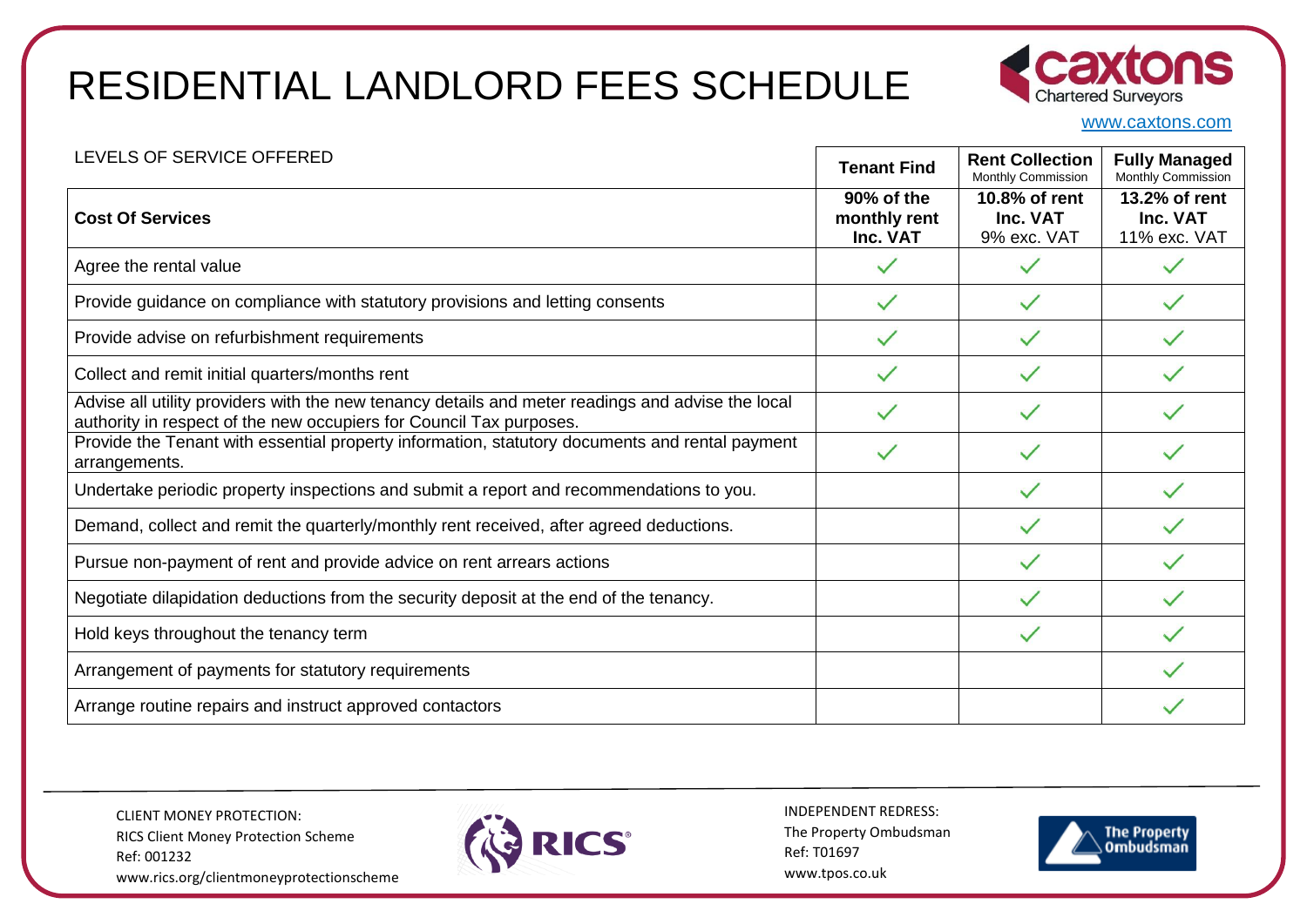

www.caxtons.com

| ADDITIONAL FEES AND CHARGES                                                                                                                                                                                                                                                                                                                                                                                                                                                                                                                                                                                       | <b>Tenant Find</b><br>Inc. VAT | <b>Rent Collection</b><br>Inc. VAT   | <b>Fully Managed</b><br>Inc. VAT     |
|-------------------------------------------------------------------------------------------------------------------------------------------------------------------------------------------------------------------------------------------------------------------------------------------------------------------------------------------------------------------------------------------------------------------------------------------------------------------------------------------------------------------------------------------------------------------------------------------------------------------|--------------------------------|--------------------------------------|--------------------------------------|
| Set Up Fee:<br>Market property and advertise on relevant portals<br>$\bullet$<br>Carry out accompanied viewings<br>$\bullet$<br>Identify suitable tenants<br>$\bullet$<br>To carry out referencing on potential tenants and guarantors to include ID checks, Right-<br>$\bullet$<br>to-Rent checks, financial credit checks, obtaining references from previous landlords (if<br>applicable) and any other relevant information to assess affordability.<br>To conduct contract negotiation, amending and agreeing terms and arranging the signing<br>$\bullet$<br>of tenancy agreement and guarantor agreements. | Not Available                  | 60% of the<br>monthly rent<br>agreed | 60% of the<br>monthly rent<br>agreed |
| <b>Completing Tenancy Agreement:</b><br>To provide a comprehensive legally binding tenancy agreement.                                                                                                                                                                                                                                                                                                                                                                                                                                                                                                             | Included                       | £96.00                               | £96.00                               |
| <b>Check in and Inventory/Schedule of Condition report:</b><br>To complete a detailed condition report of the property prior to the start of the tenancy and check<br>the tenant into the property.                                                                                                                                                                                                                                                                                                                                                                                                               | £180.00                        | £120.00                              | £120.00                              |
| <b>Check Out Report at the end of Tenancy:</b><br>To agree a check out date with the tenant. To provide a detailed report after the tenancy has<br>ended for the benefit of settling the deposit. Return deposit as agreed with relevant parties.                                                                                                                                                                                                                                                                                                                                                                 | £150.00                        | £75.00                               | £75.00                               |
| <b>Deposit Registration Fee:</b><br>To register the Landlord and Tenant details and protect the security deposit in the Tenancy<br>Deposit Scheme. To provide the Tenant with the Deposit Certificate and Prescribed Information.                                                                                                                                                                                                                                                                                                                                                                                 | £84.00                         | £48.00                               | £48.00                               |
| <b>Abortive Marketing Fee:</b><br>If you withdraw the letting instructions after we have started to market the property.                                                                                                                                                                                                                                                                                                                                                                                                                                                                                          | £180.00                        | £180.00                              | £180.00                              |

CLIENT MONEY PROTECTION: RICS Client Money Protection Scheme Ref: 001232 www.rics.org/clientmoneyprotectionscheme



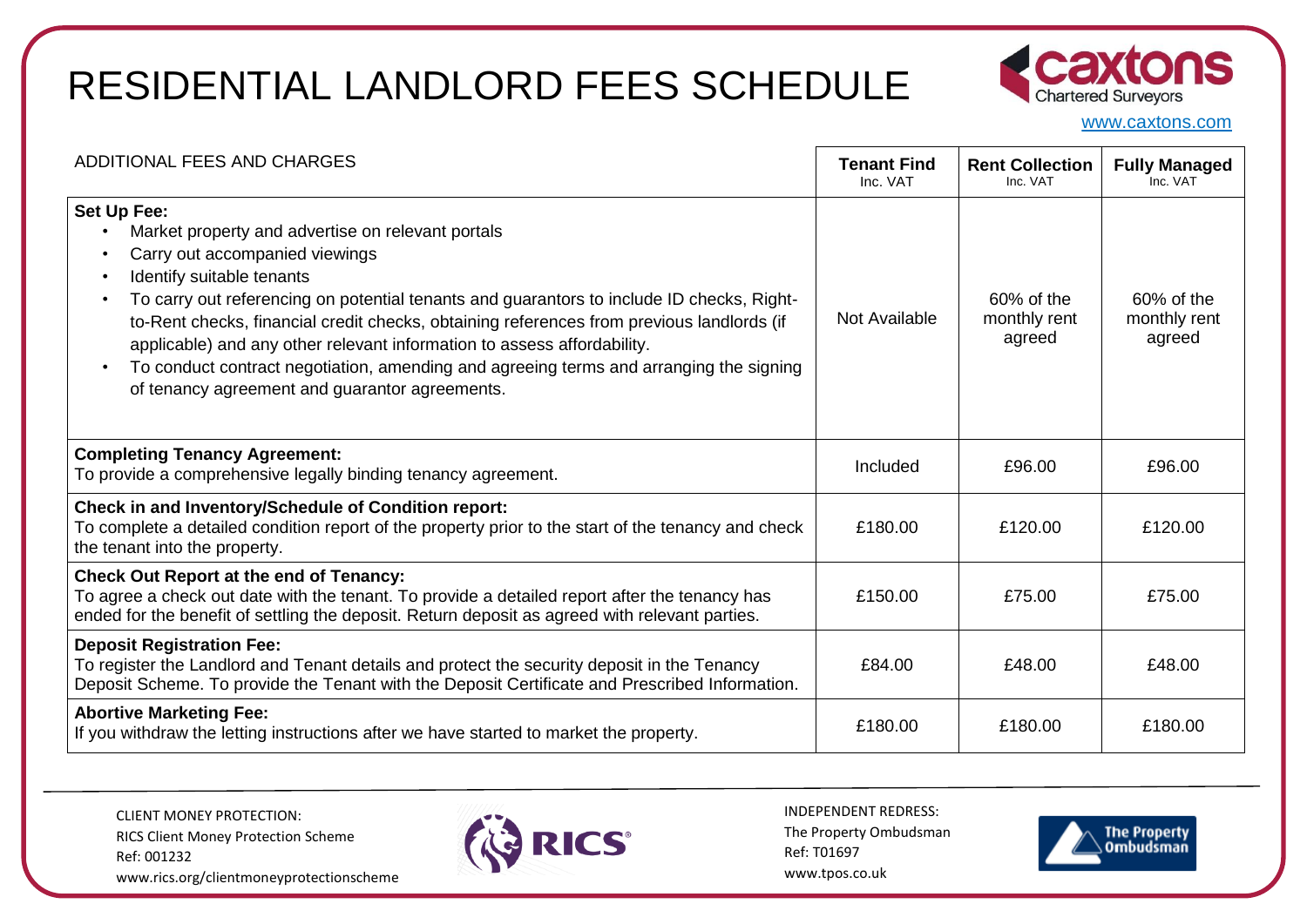

www.caxtons.com

| ADDITIONAL FEES AND CHARGES                                                                                                                                                                                                                                                                                                |                  | <b>Tenant Find</b><br>Inc. VAT | <b>Rent Collection</b><br>Inc. VAT | <b>Fully Managed</b><br>Inc. VAT            |
|----------------------------------------------------------------------------------------------------------------------------------------------------------------------------------------------------------------------------------------------------------------------------------------------------------------------------|------------------|--------------------------------|------------------------------------|---------------------------------------------|
| <b>Cancellation Costs:</b><br>If you do not proceed with the tenancy once a suitable Tenant has been introduced; there would<br>also be a responsibility for reimbursing the cost of referencing the Tenant and returning the<br>holding deposit.                                                                          |                  | £180.00                        | £180.00                            | £180.00                                     |
| <b>Arrangement Fees For Maintenance Works:</b><br>For obtaining quotations from selected contractors, ensuring work is carried out in accordance<br>with the specification of works and retaining any warranties or guarantees.                                                                                            |                  | Not Available                  | Not Available                      | 12% of net cost<br>of works over<br>£600.00 |
| <b>Tenancy Renewals or Extensions:</b><br>To negotiate a new fixed term with the Tenant or to place the tenancy into<br>periodic and provide the relevant documentation. Update security deposit<br>in the Tenancy Deposit Scheme.                                                                                         | 6 Month Renewal  | £168.00                        | £168.00                            | £168.00                                     |
|                                                                                                                                                                                                                                                                                                                            | 12 Month Renewal | £300.00                        | £300.00                            | £300.00                                     |
|                                                                                                                                                                                                                                                                                                                            | Periodic         | £168.00                        | £168.00                            | £168.00                                     |
| <b>Rent Review:</b><br>For providing rental advice, negotiating terms with the Tenant and serving the requisite notice to<br>increase the rent, where periodic tenancy applies.                                                                                                                                            |                  | £120.00                        | £90.00                             | £90.00                                      |
| <b>Right To Rent follow up check:</b><br>To ensure that where a tenants right to stay is subject to a visa, checks will be made to ensure it<br>has been extended where necessary.                                                                                                                                         |                  | £30.00<br>Per Occupier         | £30.00<br>Per Occupier             | £30.00<br>Per Occupier                      |
| <b>Arrangement of a Gas Safety Certificate</b>                                                                                                                                                                                                                                                                             |                  | £30.00                         | £30.00                             | £30.00                                      |
| <b>Reports, Inspections &amp; Assessments:</b><br>Arranging each of the following reports and assessments as required:<br>• Electrical Installation Inspection<br>• Health & Safety Risk Assessments<br>• Gas Safety Certificate<br>• Legionella Reports<br>• PAT Testing<br>• Asbestos Reports<br>• Fire Risk Assessments |                  | £36.00                         | £36.00                             | £36.00                                      |

CLIENT MONEY PROTECTION: RICS Client Money Protection Scheme Ref: 001232 www.rics.org/clientmoneyprotectionscheme